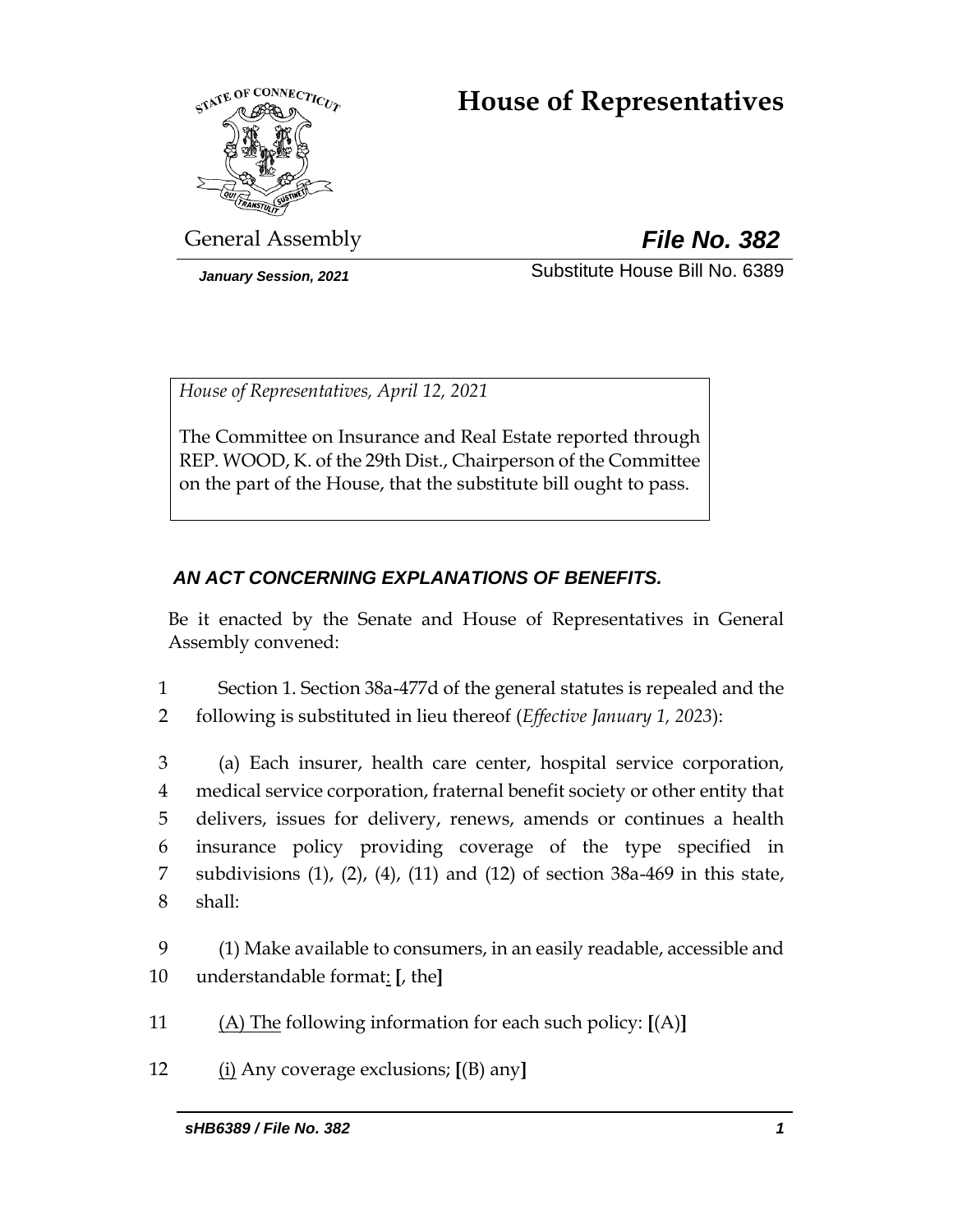| 13 | (ii) Any restrictions on the use or quantity of a covered benefit,          |  |
|----|-----------------------------------------------------------------------------|--|
| 14 | including on prescription drugs or drugs administered in a physician's      |  |
| 15 | office or a clinic; $[(C) a]$                                               |  |
| 16 | (iii) A specific description of how prescription drugs are included or      |  |
| 17 | excluded from any applicable deductible, including a description of         |  |
| 18 | other out-of-pocket expenses that apply to such drugs; [(D) the]            |  |
| 19 | (iv) The specific dollar amount of any copayment and the percentage         |  |
| 20 | of any coinsurance imposed on each covered benefit, including each          |  |
| 21 | covered prescription drug; and [(E) information]                            |  |
| 22 | (v) Information regarding any process available to consumers, and all       |  |
| 23 | documents necessary, to seek coverage of a noncovered outpatient            |  |
| 24 | prescription drug; and                                                      |  |
| 25 | (B) With respect to explanations of benefits issued pursuant to             |  |
| 26 | subsections (d) to (i), inclusive, of this section, a statement disclosing  |  |
| 27 | that each consumer who is a covered individual and legally capable of       |  |
| 28 | consenting to the provision of covered benefits under such policy may       |  |
| 29 | specify that such insurer, center, corporation, society or entity, and each |  |
| 30 | third-party administrator, as defined in section 38a-720, providing         |  |
| 31 | services to such insurer, center, corporation, society or entity, shall:    |  |
| 32 | (i) Not issue explanations of benefits concerning covered benefits          |  |
| 33 | provided to such consumer; or                                               |  |
| 34 | (ii) (I) Issue explanations of benefits concerning covered benefits         |  |
| 35 | provided to such consumer solely to such consumer; and                      |  |
| 36 | (II) Use a method specified by such consumer to issue such                  |  |
| 37 | explanations of benefits solely to such consumer, and provide sufficient    |  |
| 38 | space in the statement for such consumer to specify a mailing address       |  |
| 39 | or an electronic mail address for such insurer, center, corporation,        |  |
| 40 | society, entity or third-party administrator to use to contact such         |  |
| 41 | consumer concerning covered benefits provided to such consumer.             |  |

(2) Make available to consumers a way to determine accurately: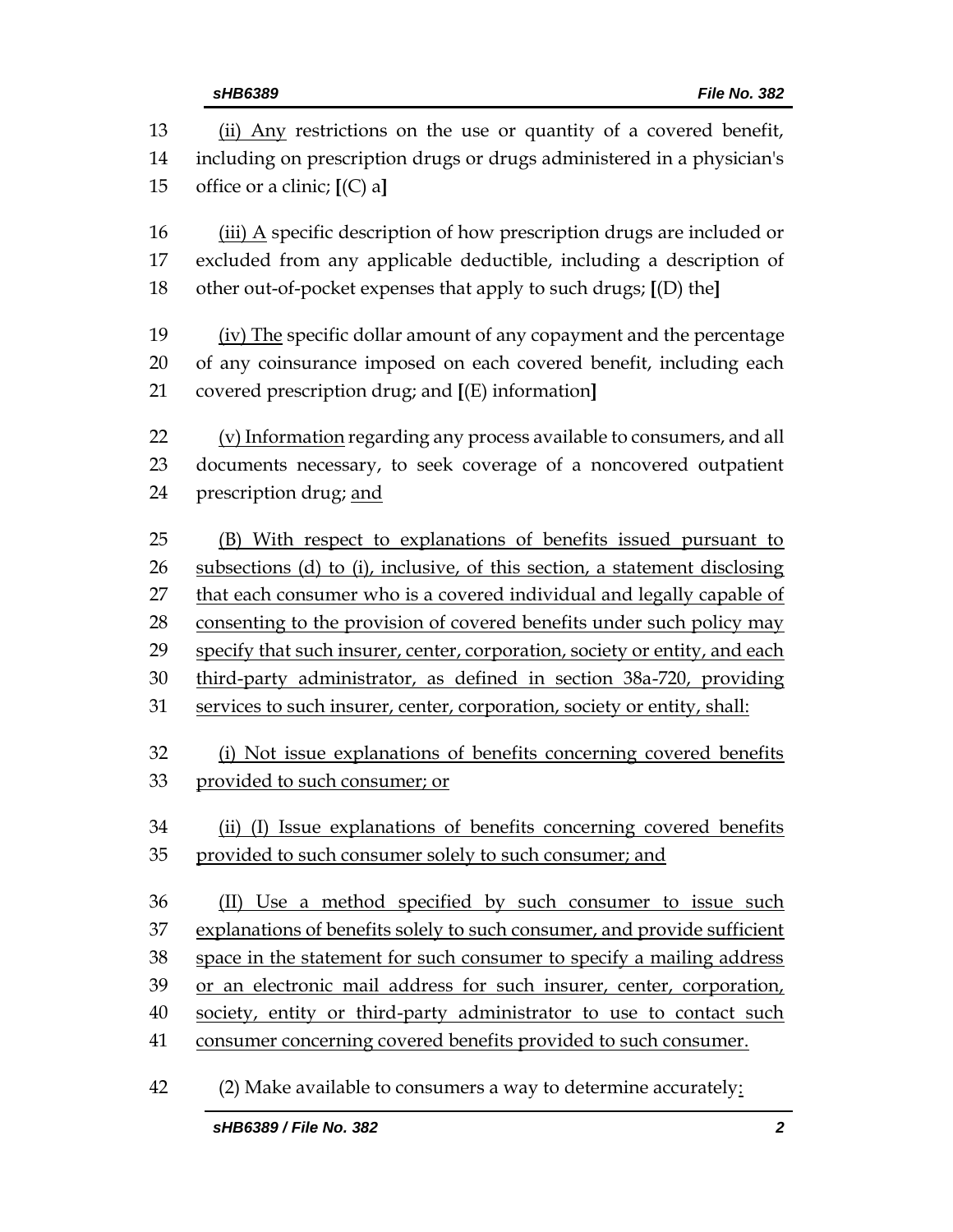| 43                   | (A) [whether] Whether a specific prescription drug is available under                                                                                                                                                                                         |
|----------------------|---------------------------------------------------------------------------------------------------------------------------------------------------------------------------------------------------------------------------------------------------------------|
| 44                   | such policy's drug formulary;                                                                                                                                                                                                                                 |
| 45                   | (B) [the] The coinsurance, copayment, deductible or other out-of-                                                                                                                                                                                             |
| 46                   | pocket expense applicable to such drug;                                                                                                                                                                                                                       |
| 47                   | (C) [whether] Whether such drug is covered when dispensed by a                                                                                                                                                                                                |
| 48                   | physician or a clinic;                                                                                                                                                                                                                                        |
| 49                   | (D) [whether] Whether such drug requires prior authorization or the                                                                                                                                                                                           |
| 50                   | use of step therapy;                                                                                                                                                                                                                                          |
| 51                   | (E) [whether] Whether specific types of health care specialists are in-                                                                                                                                                                                       |
| 52                   | network; and                                                                                                                                                                                                                                                  |
| 53                   | (F) [whether] Whether a specific health care provider or hospital is                                                                                                                                                                                          |
| 54                   | in-network.                                                                                                                                                                                                                                                   |
| 55                   | (b) (1) Each insurer, health care center, hospital service corporation,                                                                                                                                                                                       |
| 56                   | medical service corporation, fraternal benefit society or other entity                                                                                                                                                                                        |
| 57                   | shall make the information and statement required under subsection (a)                                                                                                                                                                                        |
| 58                   | of this section available to consumers at the time of enrollment and shall                                                                                                                                                                                    |
| 59                   | post such information and statement on its Internet web site.                                                                                                                                                                                                 |
| 60<br>61<br>62<br>63 | The Connecticut Health Insurance Exchange, established<br>(2)<br>pursuant to section 38a-1081, shall post links on its Internet web site to<br>such information and statement for each qualified health plan that is<br>offered or sold through the exchange. |
| 64                   | (c) The Insurance Commissioner shall post links on the Insurance                                                                                                                                                                                              |
| 65                   | Department's Internet web site to any on-line tools or calculators to help                                                                                                                                                                                    |
| 66                   | consumers compare and evaluate health insurance policies and plans.                                                                                                                                                                                           |
| 67                   | (d) Except as provided in subsection (g) of this section, each insurer,                                                                                                                                                                                       |
| 68                   | health care center, hospital service corporation, medical service                                                                                                                                                                                             |
| 69                   | corporation, fraternal benefit society or other entity that delivers, issues                                                                                                                                                                                  |
| 70                   | for delivery, renews, amends or continues a health insurance policy                                                                                                                                                                                           |
| 71                   | described in subsection (a) of this section, and each third-party                                                                                                                                                                                             |
|                      |                                                                                                                                                                                                                                                               |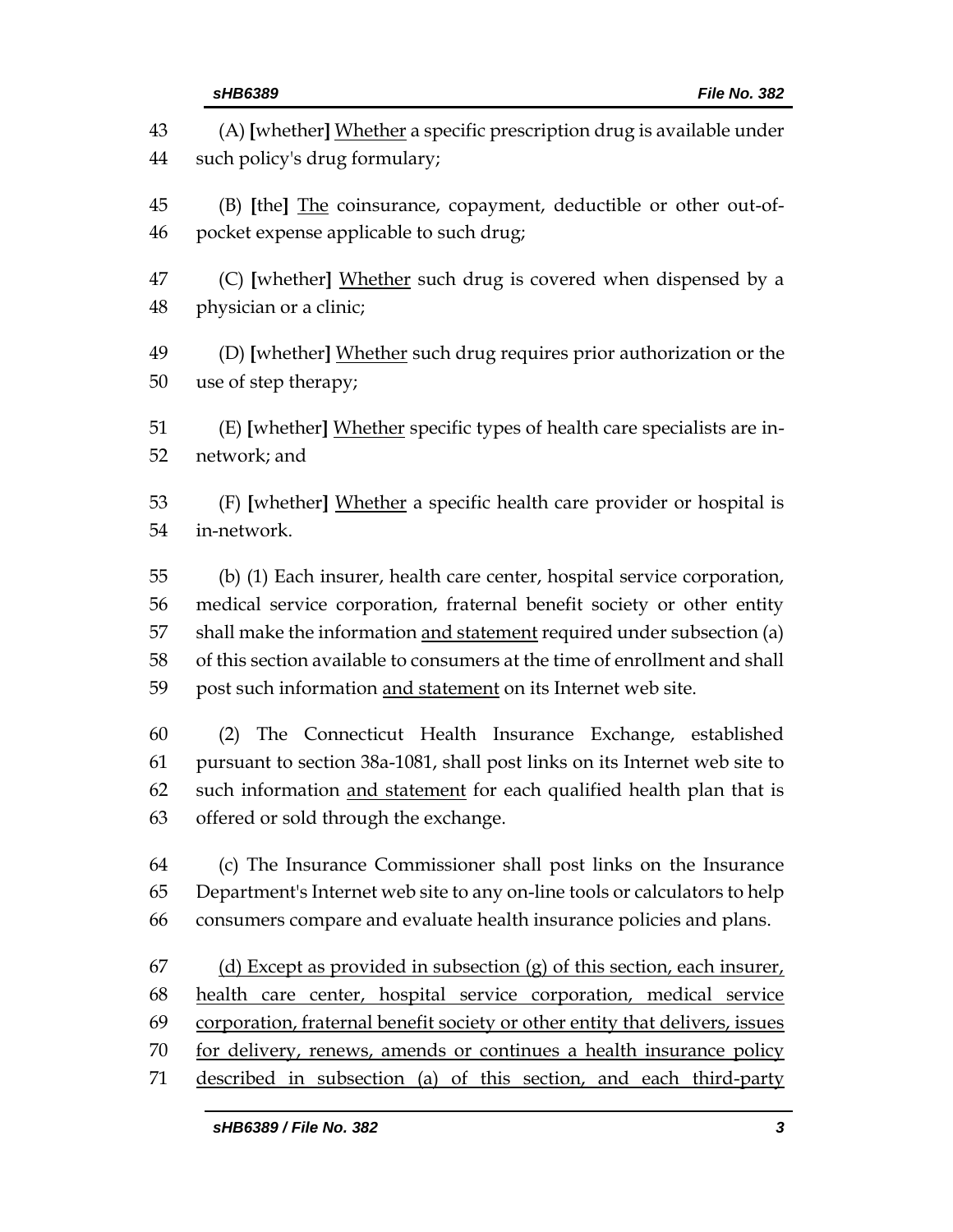|     | sHB6389<br>File No. 382                                                    |  |
|-----|----------------------------------------------------------------------------|--|
| 72  | administrator, as defined in section 38a-720, providing services to such   |  |
| 73  | an insurer, center, corporation, society or entity, shall:                 |  |
| 74  | (1) Issue explanations of benefits to consumers who are covered            |  |
| 75  | individuals under the policy; and                                          |  |
| 76  | (2) Permit each consumer who is a covered individual under the             |  |
| 77  | policy and legally capable of consenting to the provision of covered       |  |
| 78  | benefits to specify, in writing, that such insurer, center, corporation,   |  |
| 79  | society, entity or third-party administrator issue explanations of         |  |
| 80  | benefits concerning covered benefits provided to such consumer solely      |  |
| 81  | to such consumer, and specify, in writing, which of the following          |  |
| 82  | methods such insurer, center, corporation, society, entity or third-party  |  |
| 83  | administrator shall use to issue such explanations of benefits solely to   |  |
| 84  | such consumer:                                                             |  |
|     |                                                                            |  |
| 85  | (A) Mailing such explanations of benefits to such consumer's mailing       |  |
| 86  | address or another mailing address specified by such consumer;             |  |
| 87  | (B) Sending such explanations of benefits to such consumer by              |  |
| 88  | electronic means, including, but not limited to, electronic mail; or       |  |
| 89  | (C) Making such explanations of benefits available to such consumer        |  |
| 90  | by electronic means, provided making such explanations of benefits         |  |
| 91  | available solely to such consumer by electronic means complies with all    |  |
| 92  | applicable federal and state laws and regulations concerning data          |  |
| 93  | security, including, but not limited to, 45 CFR Part 160, as amended from  |  |
| 94  | time to time, and 45 CFR Part 164, Subparts A and C, as amended from       |  |
| 95  | time to time.                                                              |  |
| 96  | (e) Each method specified by a consumer, in writing, pursuant to           |  |
| 97  | subdivision (2) of subsection (d) of this section shall be valid until the |  |
| 98  | consumer submits a written specification to the insurer, center,           |  |
| 99  | corporation, society, entity or third-party administrator for a different  |  |
| 100 | method. Such insurer, center, corporation, society, entity or third-party  |  |
| 101 | administrator shall comply with a written specification under this         |  |
| 102 | subsection or subdivision (2) of subsection (d) of this section, as        |  |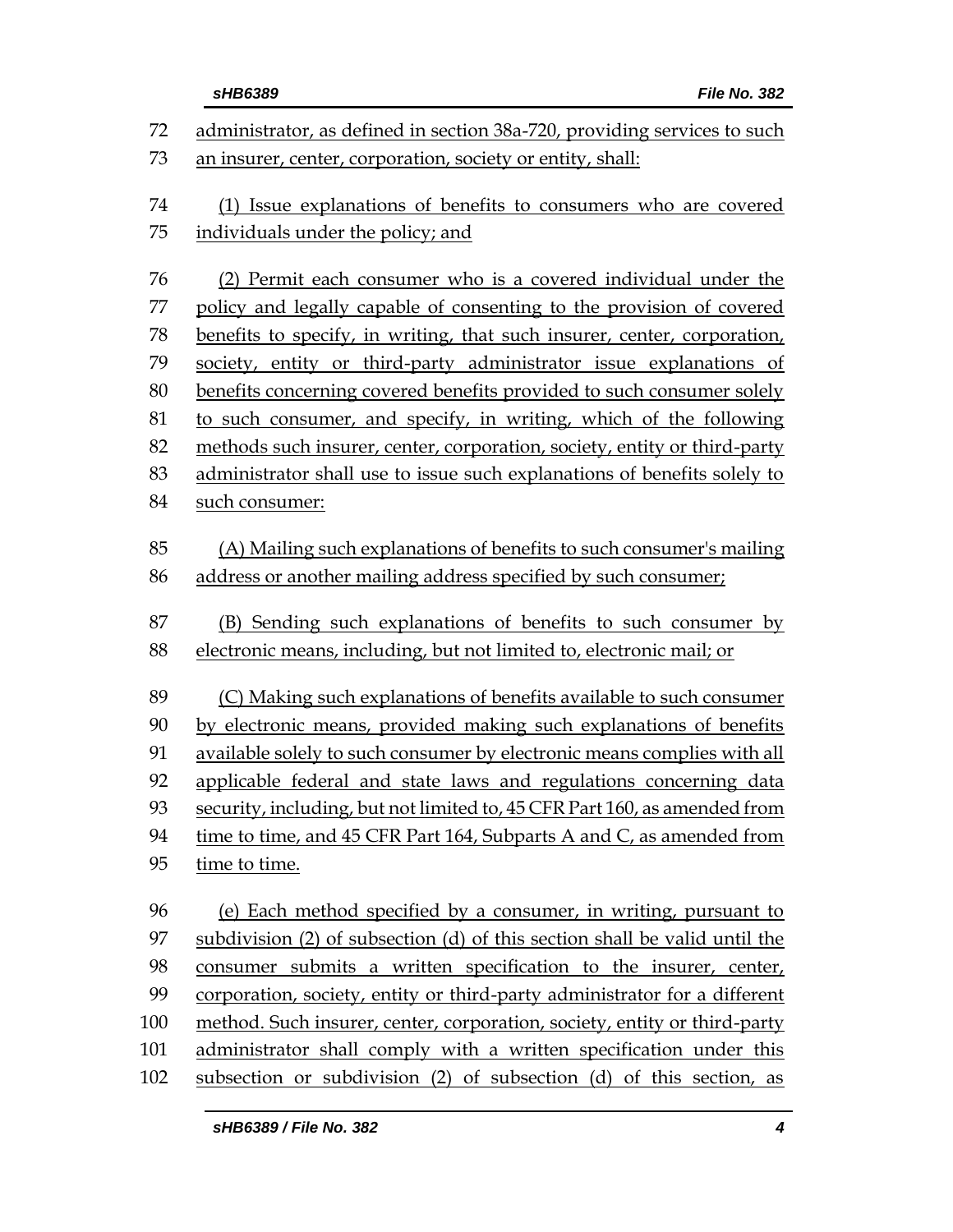|     | File No. 382<br>sHB6389                                                     |  |
|-----|-----------------------------------------------------------------------------|--|
| 103 | applicable, not later than three business days after such insurer, center,  |  |
| 104 | corporation, society, entity or third-party administrator receives such     |  |
| 105 | specification.                                                              |  |
| 106 | (f) Each insurer, center, corporation, society, entity or third-party       |  |
| 107 |                                                                             |  |
|     | administrator that receives a written specification from a consumer         |  |
|     | pursuant to subdivision (2) of subsection (d) of this section or subsection |  |
|     | (e) of this section, as applicable, shall provide the consumer who made     |  |
|     | such specification with written confirmation that such insurer, center,     |  |
|     | corporation, society, entity or third-party administrator received such     |  |
|     | specification, and advise such consumer, in writing, regarding the status   |  |
|     | of such specification if such consumer contacts such insurer, center,       |  |
|     | corporation, society, entity or third-party administrator, in writing,      |  |
|     | regarding such specification.                                               |  |
|     | (g) Each consumer who is a covered individual under a policy                |  |
|     | described in subsection (a) of this section and is legally capable of       |  |
|     | consenting to the provision of covered benefits may specify, in writing,    |  |
|     | that the insurer, center, corporation, society or entity that delivered,    |  |
|     | issued for delivery, renewed, amended or continued the policy, or a         |  |
|     | third-party administrator providing services to such insurer, center,       |  |
|     | corporation, society or entity, not issue explanations of benefits          |  |
|     | pursuant to subsections (d) to (f), inclusive, of this section if such      |  |
|     | explanations of benefits concern covered benefits that were provided to     |  |
|     | such consumer. Such insurer, center, corporation, society, entity or        |  |
|     | third-party administrator shall not require such consumer to provide        |  |
|     | any explanation regarding the basis for such consumer's specification,      |  |
|     | unless such explanation is required by applicable law or pursuant to an     |  |
|     | order issued by a court of competent jurisdiction.                          |  |
|     |                                                                             |  |
|     | (h) Each insurer, center, corporation, society or entity that delivers,     |  |
|     | issues for delivery, renews, amends or continues a policy described in      |  |
|     | subsection (a) of this section, and each third-party administrator          |  |
|     | providing services to such insurer, center, corporation, society or entity, |  |
|     |                                                                             |  |

- 134 shall disclose to each consumer who is a covered individual under the
- policy such consumer's ability to submit specifications pursuant to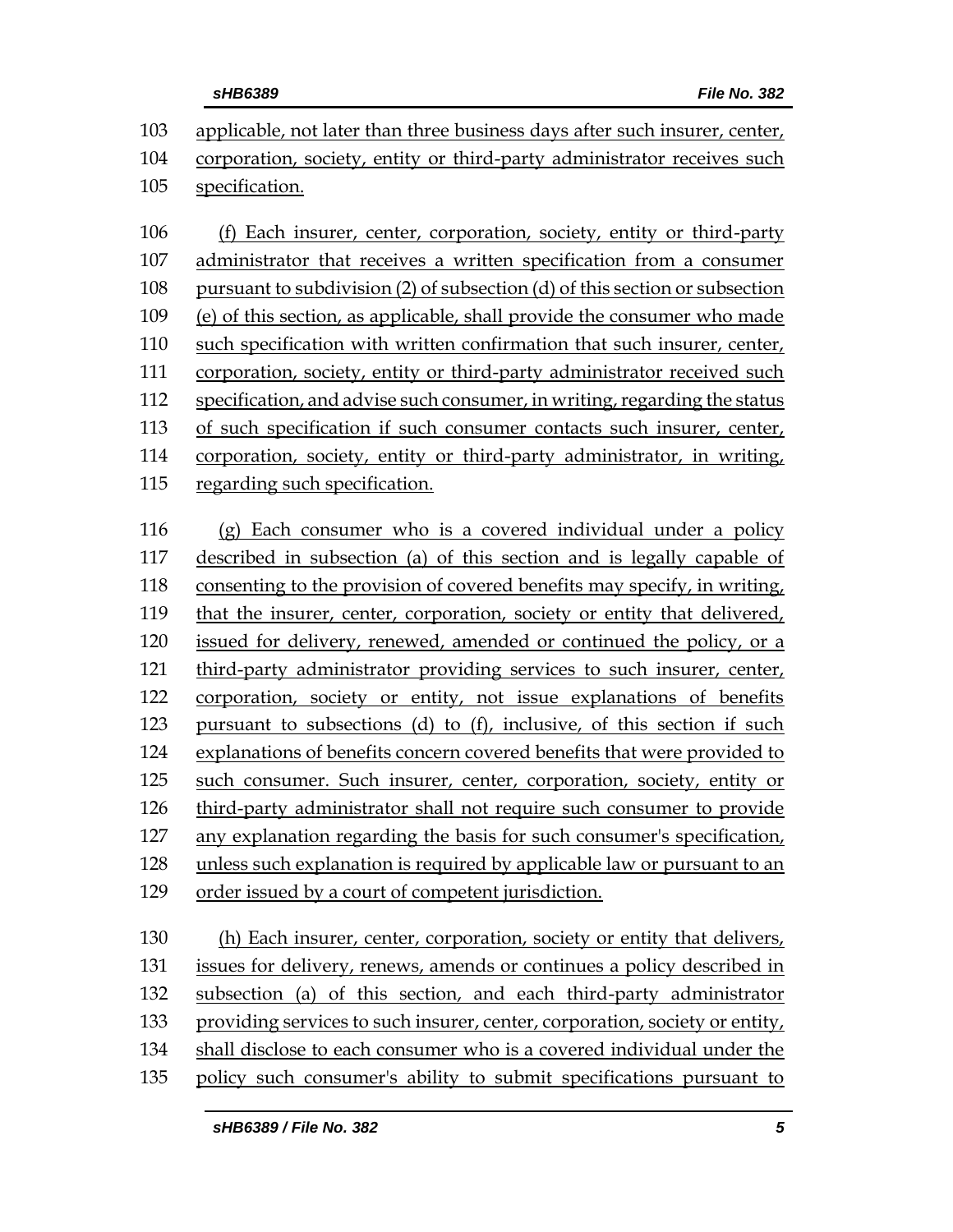| 136 | subsections (d) to $(g)$ , inclusive, of this section. Such disclosure shall be |
|-----|---------------------------------------------------------------------------------|
| 137 | in plain language and displayed or printed, as applicable, clearly and          |
| 138 | conspicuously in all evidence of coverage documents, privacy                    |
| 139 | communications, explanations of benefits and Internet web sites that are        |
| 140 | maintained by such insurer, center, corporation, society, entity or third-      |
| 141 | party administrator and accessible to consumers in this state.                  |
|     |                                                                                 |
| 142 | (i) No insurer, center, corporation, society or entity that is subject to       |
| 143 | subsections (d) to (h), inclusive, of this section shall require a consumer     |
| 144 | or policyholder to waive any right to limit disclosure under subsections        |
| 145 | (d) to (h), inclusive, of this section as a precondition to delivering,         |
| 146 | issuing for delivery, renewing, amending or continuing a policy                 |
| 147 | described in subsection (a) of this section to the consumer or                  |
| 148 | policyholder. Nothing in this subsection or subsections (d) to (h),             |
| 149 | inclusive, of this section shall be construed to limit a consumer's or          |
| 150 | policyholder's ability to request review of an adverse determination.           |
|     |                                                                                 |

This act shall take effect as follows and shall amend the following sections:

| Section 1 | January 1, 2023 |  |
|-----------|-----------------|--|

# *Statement of Legislative Commissioners:*

In Subsec. (a)(1)(B), "subsections (d) to (i), inclusive," was substituted for "subsection  $(d)$ " for internal consistency; in Subsec.  $(d)$ , Subsec.  $(d)(1)$ was redesignated Subsec. (d), Subsec. (d)(1)(A) was redesignated Subsec. (d)(1), Subsec. (d)(1)(B)(i) was redesignated Subsec. (d)(2), Subsec.  $(d)(1)(B)(i)(I)$  was redesignated Subsec.  $(d)(2)(A)$ , Subsec.  $(d)(1)(B)(i)(II)$  was redesignated Subsec.  $(d)(2)(B)$ , Subsec.  $(d)(1)(B)(i)(III)$  was redesignated Subsec.  $(d)(2)(C)$ , Subsec.  $(d)(1)(B)(ii)$ was redesignated Subsec. (e), Subsec. (d)(1)(B)(iii) was redesignated Subsec. (f), Subsec. (d)(2) was redesignated Subsec. (g), Subsec. (d)(3) was redesignated Subsec. (h) and Subsec. (d)(4) was redesignated Subsec. (i) for consistency with standard drafting conventions; in Subsec. (d), "subsection (g) of this section" was substituted for "subdivision (2) of this subsection" for internal consistency; in Subsec. (e), "subdivision (2) of subsection (d) of this section" was substituted for "subparagraph (B)(i) of this subdivision", and "this subsection or subdivision (2) of subsection (d) of this section" was substituted for "this clause or subparagraph (B)(i) of this subdivision", for internal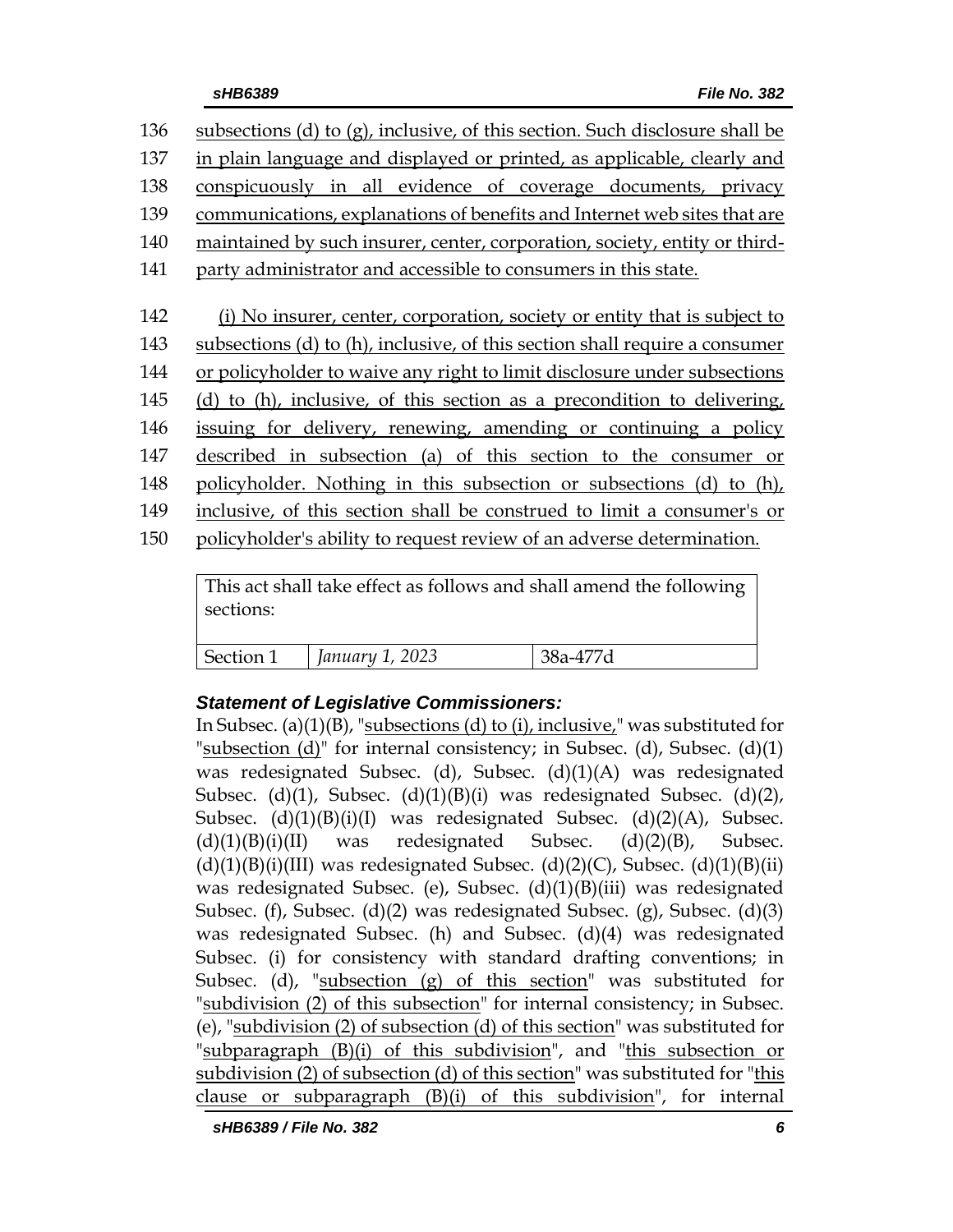consistency; in Subsec. (f), "subdivision (2) of subsection (d) of this section or subsection (e) of this section" was substituted for "subparagraph  $(B)(i)$  or  $(B)(ii)$  of this subdivision" for internal consistency; in Subsec. (g), "subsections (d) to (f), inclusive, of this section" was substituted for "subdivision (1) of this subsection" for internal consistency; in Subsec. (h), "subsections (d) to (g), inclusive, of this section" was substituted for "subdivisions (1) and (2) of this subsection" for internal consistency; and in Subsec. (i), "subsections (d) to (h), inclusive, of this section" was substituted for "this subsection" in two instances, and "or subsections (d) to (h), inclusive, of this section" was added, for internal consistency.

*INS Joint Favorable Subst. -LCO*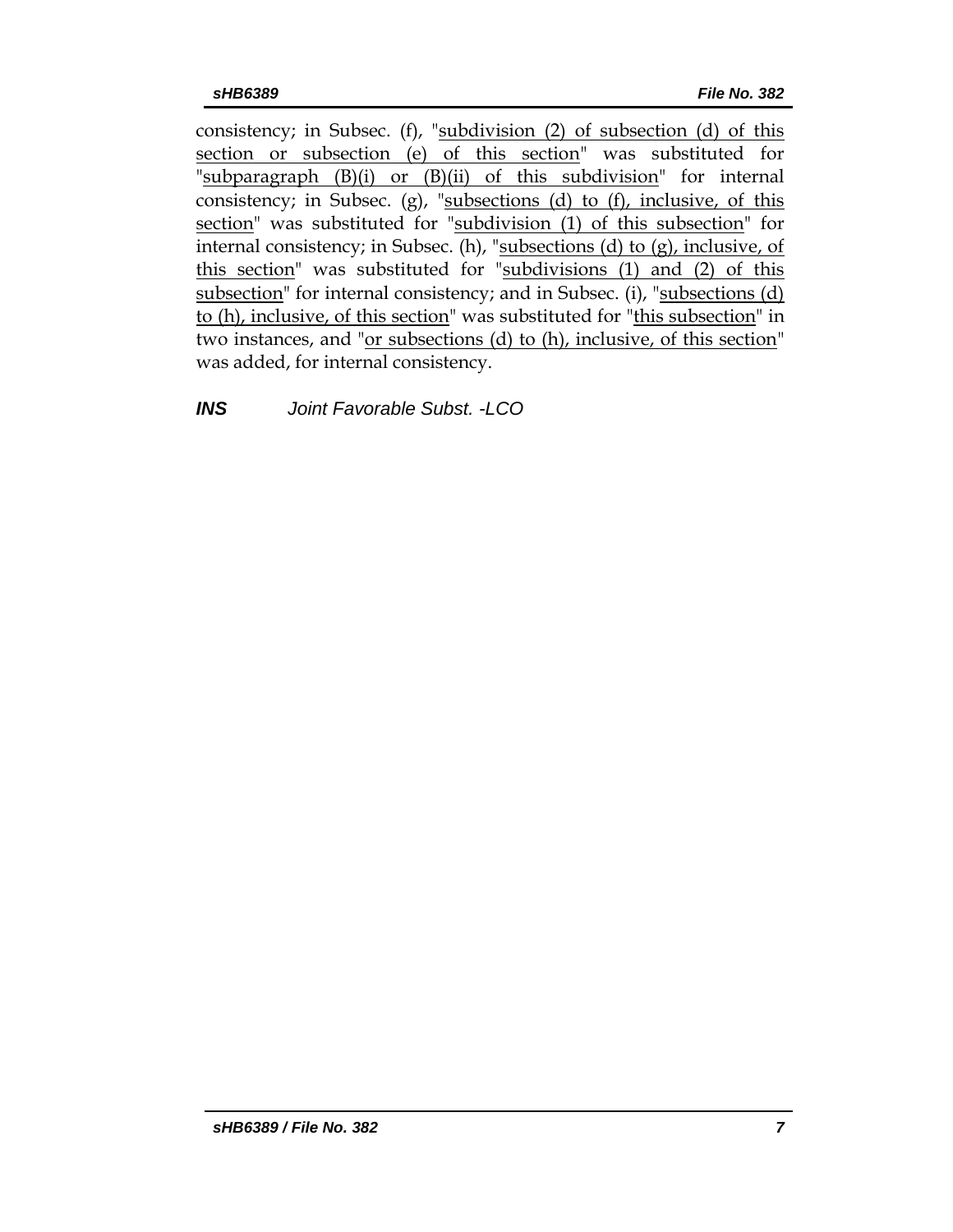*The following Fiscal Impact Statement and Bill Analysis are prepared for the benefit of the members of the General Assembly, solely for purposes of information, summarization and explanation and do not represent the intent of the General Assembly or either chamber thereof for any purpose. In general, fiscal impacts are based upon a variety of informational sources, including the analyst's professional knowledge. Whenever applicable, agency data is consulted as part of the analysis, however final products do not necessarily reflect an assessment from any specific department.*

# *OFA Fiscal Note*

*State Impact:* None

*Municipal Impact:* None

#### *Explanation*

There is no fiscal impact resulting from the bill, which makes various changes to the disclosure of health benefits and other information between carriers and their insured.

*The Out Years*

*State Impact:* None

*Municipal Impact:* None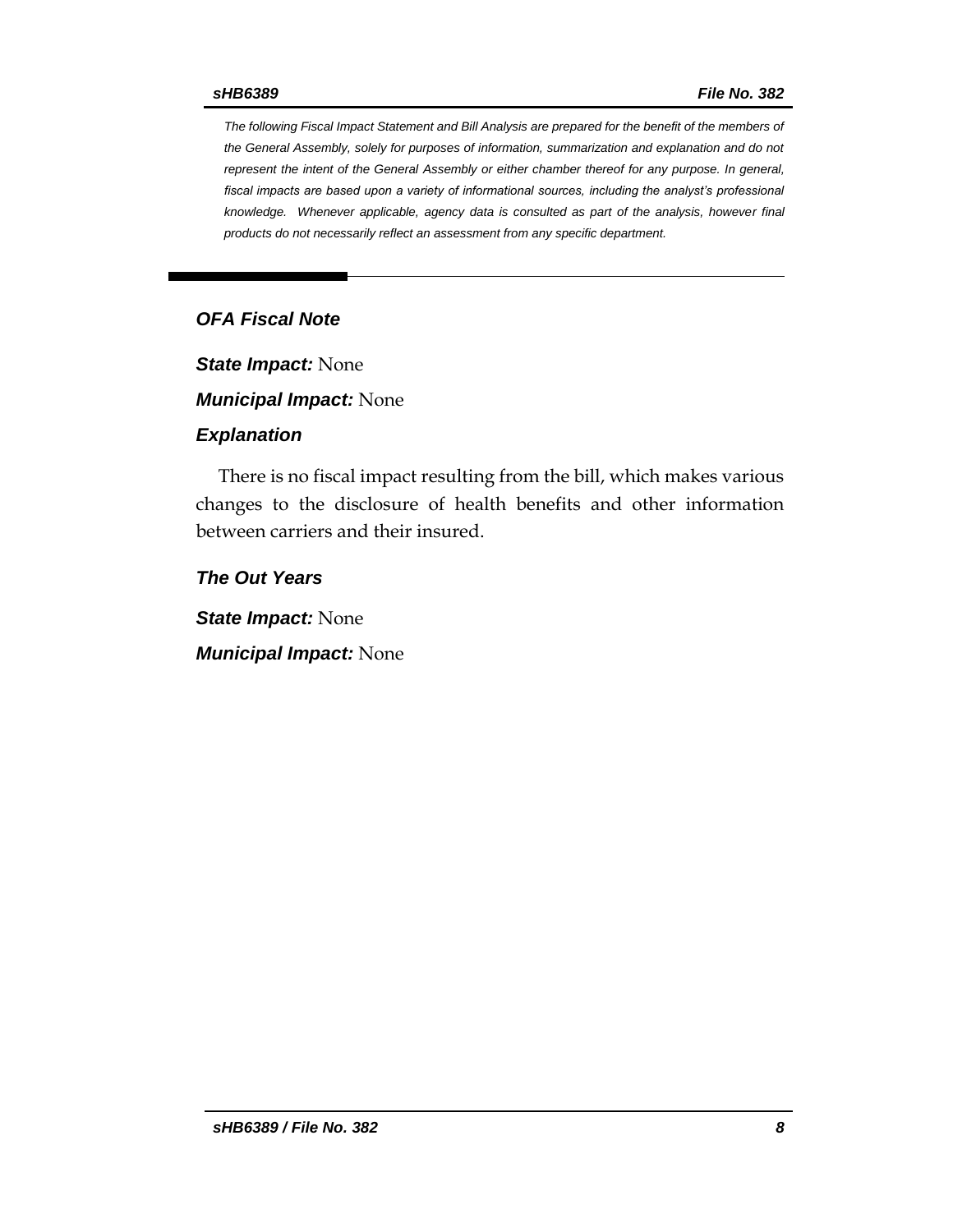# **OLR Bill Analysis sHB 6389**

# *AN ACT CONCERNING EXPLANATIONS OF BENEFITS.*

## **SUMMARY**

This bill requires certain health insurance carriers and their thirdparty administrators (TPAs) to (1) provide an explanation of benefits (EOBs) to covered individuals for benefits they receive and (2) allow covered individuals, who can legally consent to receive covered medical services, to make a specific written selection about whether and how to receive the EOBs (see BACKGROUND). The bill requires health insurance carriers and TPAs to disclose EOB delivery options to covered individuals.

It prohibits a health insurance carrier from requiring a covered individual to waive his or her right to limit disclosure under the bill as a precondition to issuing, delivering, renewing, amending, or continuing a policy. The bill specifies that it does not limit a covered individual's or policy holder's ability to request an adverse determination review.

The bill applies to insurers, health care centers (i.e., HMOs), hospital and medical service corporations, fraternal benefit societies, and any other entity that delivers, issues, renews, amends, or continues a health insurance policy in Connecticut (i.e., "health insurance carriers") that cover (1) basic hospital expenses; (2) basic medical-surgical expenses; (3) major medical expenses; or (4) hospital or medical services, including those provided under an HMO plan. It also applies to TPAs providing services to such health insurance carriers.

It also makes conforming and technical changes.

EFFECTIVE DATE: January 1, 2023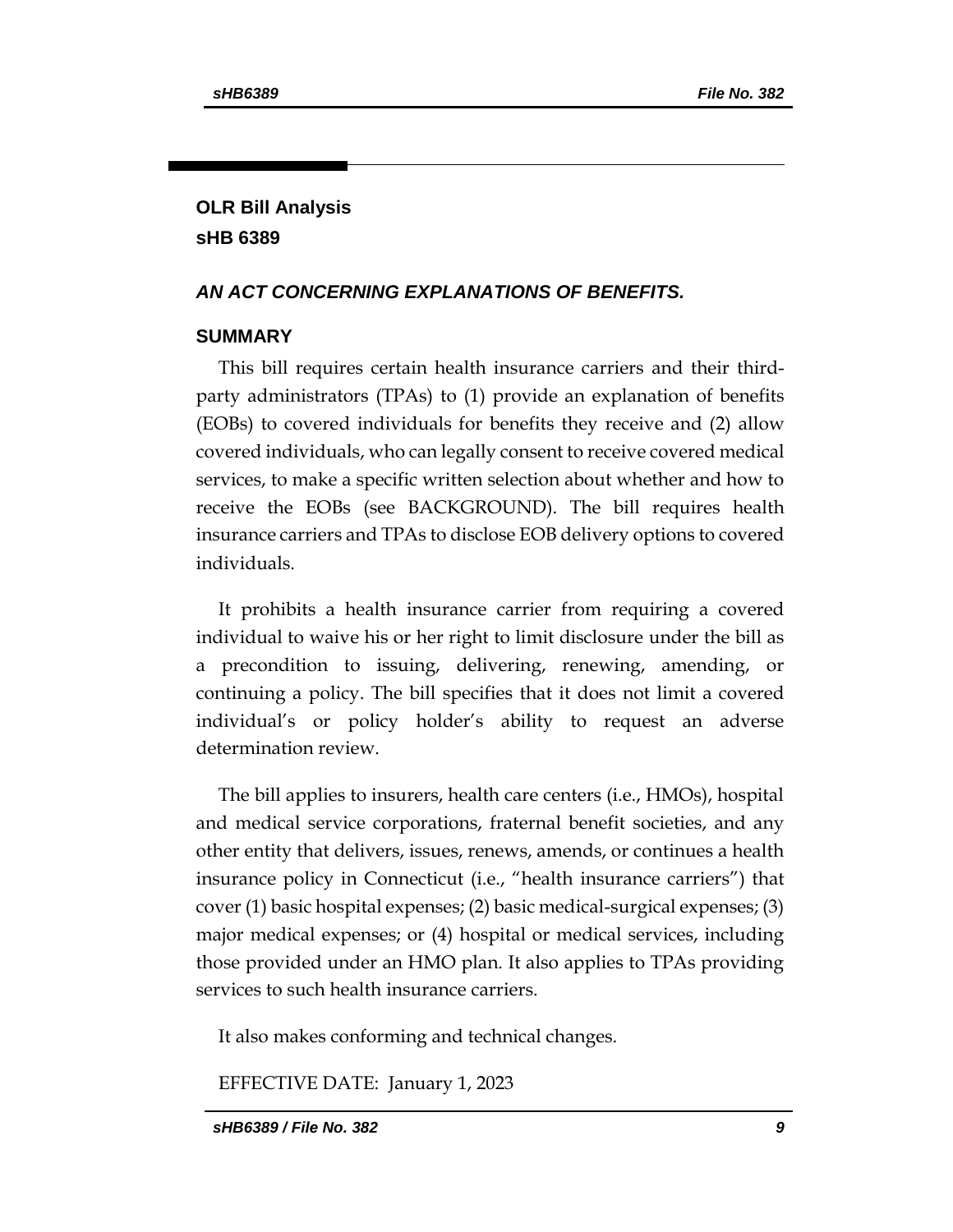## **EXPLANATION OF BENEFITS (EOBs)**

#### *Delivery Method*

The bill requires health insurance carriers and TPAs to issue EOBs to consumers, but also allows covered individuals who can legally consent to receiving covered services to (1) specify how EOBs are delivered or (2) opt out of receiving them entirely.

Health insurance carriers and TPAs must allow a legally consenting consumer who is a covered individual to specify in writing that EOBs must be delivered solely to him or her by:

- 1. mail to his or her address or any other specified address;
- 2. e-mail or other electronic means; or
- 3. making the EOB available solely to him or her electronically, in compliance with certain federal privacy laws (e.g., through a patient portal).

Under the bill, the consumer's choice remains valid until he or she specifies another method in writing to the carrier. The health insurance carrier or TPA must comply with a consumer's written request for a specific delivery method within three business days after receiving it. Additionally, they must provide written confirmation of receipt and, if contacted by the consumer, advise on the status of his or her selection.

### *Opting Out*

Covered individuals who can legally consent to benefits may specify, in writing, that the health insurance carrier or TPA not issue an EOB. In such a case, the carrier or TPA cannot require the covered individual to explain this decision unless required by law or pursuant to a court order.

### *Disclosures*

Additionally, the bill requires health insurance carriers and TPAs to make available to consumers a statement disclosing that any covered individual who can legally consent to receiving covered benefits may specify that the carrier:

1. not issue EOBs concerning him or her or